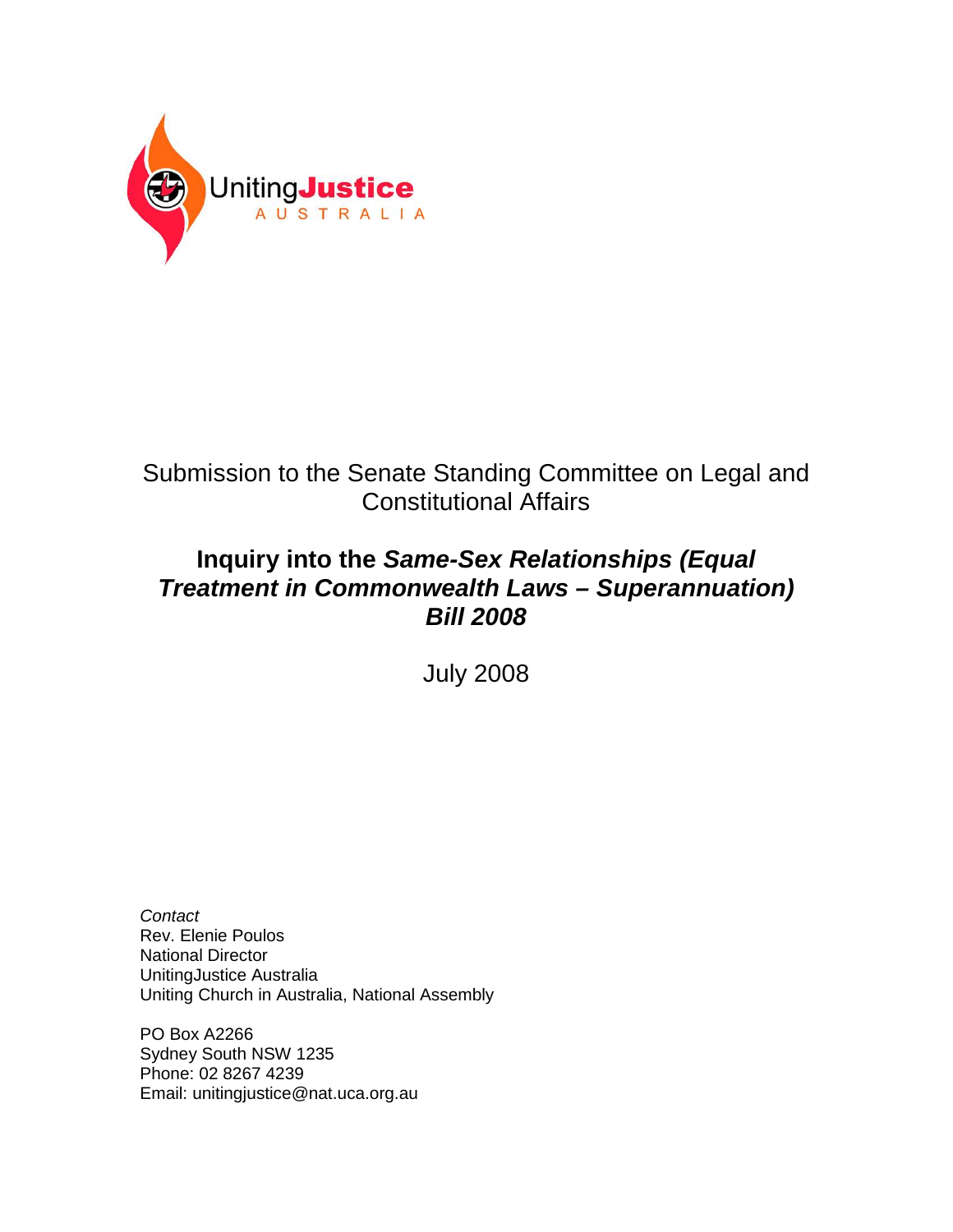#### **Introduction**

UnitingJustice Australia, the justice and advocacy agency of the Uniting Church in Australia National Assembly, welcomes the opportunity to comment on the Same-Sex Relationship (Equal Treatment in Commonwealth Laws - Superannuation) Bill 2008.

The Uniting Church supports the amendments to several Commonwealth superannuation and pension schemes proposed in this Bill. A recognition of committed same-sex relationships as having a legal status corresponding to that of committed heterosexual relationships is essential in rectifying the current imbalance in access to entitlements for same-sex couples and their children.

## **The Uniting Church and human rights**

The Uniting Church in Australia has a strong tradition of working against disadvantage and discrimination in all its forms. In the past, the National Assembly of the Church has made important statements on the equality of men and women, multiculturalism and our solidarity with Indigenous people. We are committed to building and maintaining good ecumenical and inter-faith relationships and are active in living out our Christian faith through national and international initiatives in support of human rights, reconciliation and peacemaking. We are engaged with the Government and the wider community in a variety of contexts in work for an end to the marginalisation of vulnerable people and the recognition of the basic humanity of each person.

The Uniting Church's statements on the primacy and inherent nature of human rights are based in the Christian belief that all people are created in the image of God: human beings are precious and humanity is bound to protect and preserve the ability of human beings to live with dignity. At its most recent triennial gathering, the Eleventh National Assembly of the Uniting Church in Australia adopted a statement Dignity in Humanity: Recognising Christ in Every Person, which commits the Uniting Church to respect and promote the standards outlined in the international human rights instruments, and states the Church's understanding of human rights as "indivisible, universal and inalienable".<sup>1</sup> Further, the Assembly pledged:

> to assess current and future national public policy and practice against international human rights instruments, keeping in mind Christ's call and example to work for justice for the oppressed and vulnerable.<sup>2</sup>

## **Equality before the law for same-sex couples**

In addressing the question of equality before the law for same-sex couples, the Uniting Church, by virtue of the resolutions noted above, is committed to evaluating Government policy against the United Nations' human rights treaties to which Australia is party. UnitingJustice believes that the current arrangements for superannuation death benefits

<sup>&</sup>lt;u>.</u> <sup>1</sup> Uniting Church in Australia (2006), Dignity in Humanity: Recognising Christ in Every Person, Eleventh Assembly, Resolution 06.20.01<br><sup>2</sup> ibid.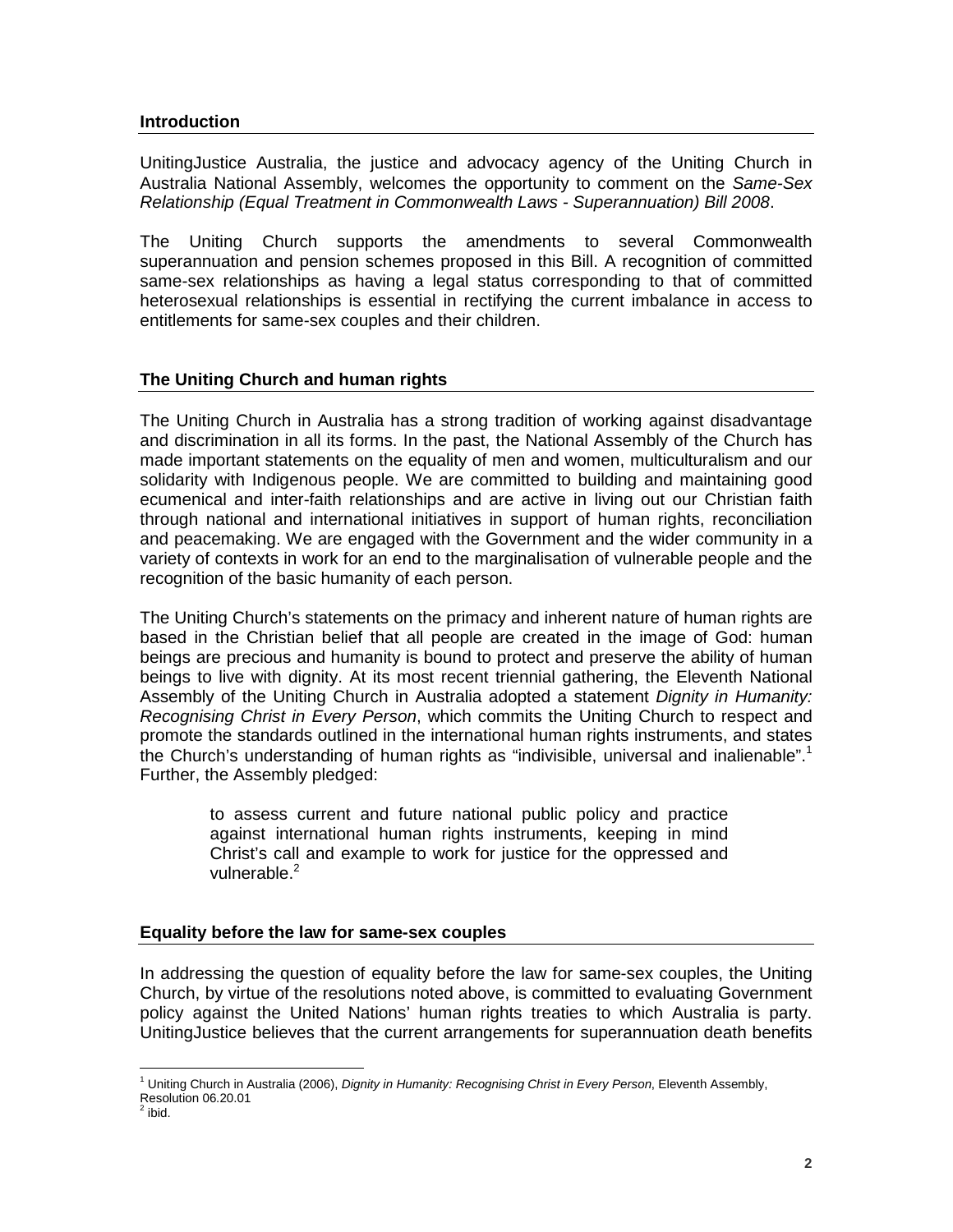and taxation treatment in the Acts proposed for amendment in the Same Sex Relationships (Equal Treatment in Commonwealth Laws – Superannuation) Bill 2008 do not meet Australia's international commitments in this area.

In particular, the International Covenant on Civil and Political Rights (ICCPR) indicates that:

> All persons are equal before the law and are entitled without any discrimination to the equal protection of the law. In this respect, the law shall prohibit any discrimination and guarantee to all persons equal and effective protection against discrimination on any ground such as race, colour, sex, language, religion, political or other opinion, national or social origin, property, birth or other status.<sup>3</sup>

This strengthens Australia's earlier undertaking, outlined under the *International* Covenant on Economic, Social and Cultural Rights (ICESCR), to guarantee that the economic, social and cultural rights enunciated in the treaty were to be exercised:

> without discrimination of any kind as to race, colour, sex, language, religion, political or other opinion, national or social origin, property, birth or other status.<sup>4</sup>

Further, it is the State's responsibility to protect its population in line with the commitments outlined in the Conventions. The ICCPR states:

> Each State Party to the present Covenant undertakes to respect and to ensure to all individuals within its territory and subject to its jurisdiction the rights recognized in the present Covenant, without distinction of any kind, such as race, colour, sex, language, religion, political or other opinion, national or social origin, property, birth or other status.<sup>5</sup>

Discrimination on the basis of sexuality is potentially forbidden in both the IPPCR and the ICESCR on two grounds: discrimination on the basis of 'sex' and on the basis of 'other status', as discussed in detail in the HREOC Same-Sex: Same Entitlements Report.<sup>6</sup> While the two Conventions do not explicitly outlaw 'sexual orientation' or 'involvement in a same-sex relationship' as a basis for discrimination in law, UN treaty bodies interpreting these provisions have agreed that the right to non-discrimination includes protection from discrimination on the grounds of sexual orientation.

Accordingly, any superannuation or tax laws which exclude same-sex couples from entitlements and concessions available to heterosexual couples breach the right to equal protection of the law under the Conventions.<sup>7</sup> The amendments to several Commonwealth superannuation and pension Acts proposed in the Bill will remove the discriminatory aspects of these Acts and ensure equal treatment for same-sex and

 3 Article 26

 $4$  Article 2(2)

 $<sup>5</sup>$  op. cit., Article 2(1)</sup>

<sup>&</sup>lt;sup>6</sup> HREOC (2007), Same-Sex: Same Entitlements Report, available:

http://www.hreoc.gov.au/human\_rights/samesex/report/pdf/SSSE\_Report.pdf, p.40

 $<sup>7</sup>$  Ibid., p.305</sup>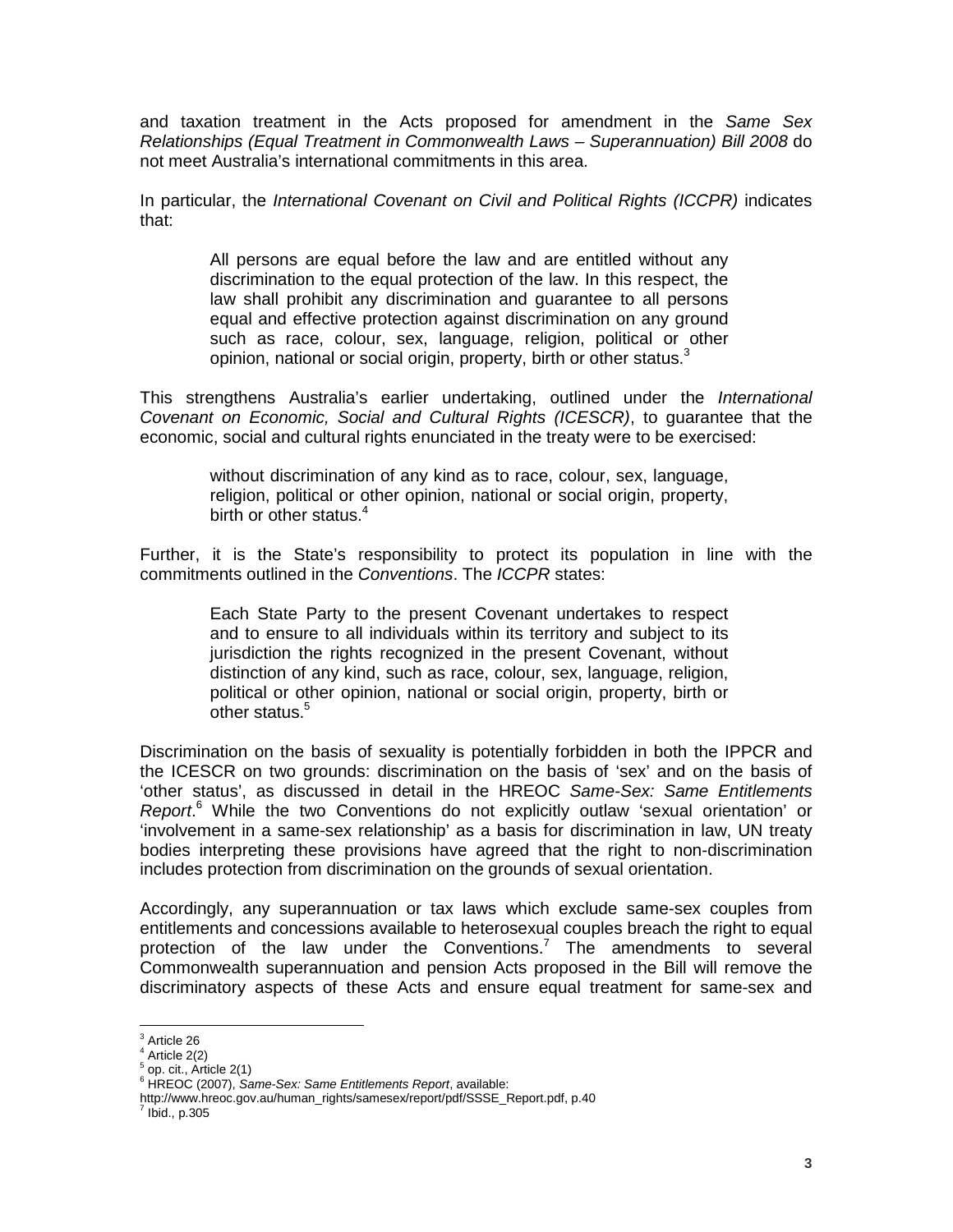heterosexual couples in the areas of reversionary death benefits and taxation benefits in superannuation.

### **The rights of children**

Children of parents in same-sex relationships may also be disadvantaged by laws which discriminate against their primary caregivers in comparison with parents in heterosexual relationships. The Convention on the Rights of the Child requires that children not suffer any discrimination on the basis of the status of their parents or legal guardians:

> States Parties shall take all appropriate measures to ensure that the child is protected against all forms of discrimination or punishment on the basis of the status, activities, expressed opinions, or beliefs of the child's parents, legal guardians, or family members.<sup>8</sup>

The Committee on the Rights of the Child has expressly stated that discrimination on the basis sexual orientation constitutes discrimination for the purpose of Article 2 (outlined above). <sup>9</sup> There is therefore a clear obligation on the Australian Government to comply with this area of international law, and to ensure that all children, including those of same-sex parents, are treated equally in law.

Currently, the child of a same-sex couple may not be entitled to the same superannuation benefits as a child of a heterosexual couple. This is due to the definition of a 'child' in the relevant legislation.<sup>10</sup> Because of this definition, a child born to a samesex couple will generally only qualify for death benefits if the child's birth mother or birth father dies.<sup>11</sup> This Bill defines children of same-sex and opposite-sex couples in the same way and treats them equally for the purposes of superannuation benefits. This Bill will eliminate discrimination against the children of same-sex parents in the Acts proposed for amendment.

#### **The institution of marriage**

We note that many of the second reading speeches of the Bill have raised concerns over the impact of the legislation on the institution of marriage in Australian society. While the Uniting Church does not support expanding the legal definition of 'marriage' to encompass same-sex unions, UnitingJustice believes that ensuring the equal treatment of same-sex couples in the areas of law covered by this Bill will do nothing to undermine the institution of marriage.

The understanding of marriage as a heterosexual religious and social institution should not be used as a platform from which to discriminate against same-sex couples in areas where unmarried heterosexual couples, legally recognised by the State as having a relationship equivalent to that of a marriage, are able to access financial entitlements, and superannuation benefits.

 $^8$  Article 2(2)

<sup>&</sup>lt;sup>9</sup> Committee on the Rights of the Child (2003), General Comment 3 in Compilation of General Comments and General Recommendations Adopted by Human Rights Treaty Bodies, UN Doc HRI/GEN/1/Rev.8<br><sup>10</sup> HREOC, op. cit., p.285

 $11$  ibid., p.286